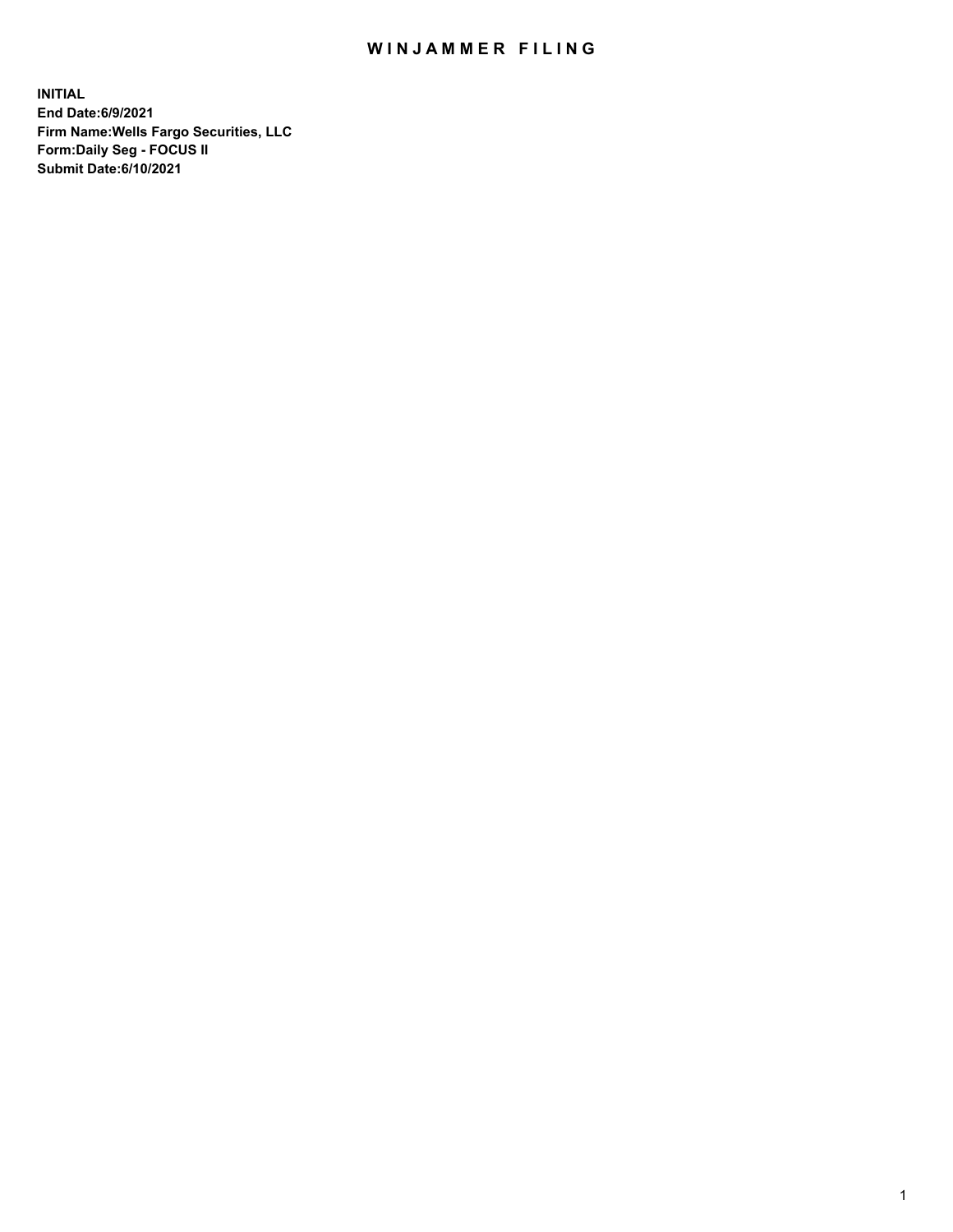**INITIAL End Date:6/9/2021 Firm Name:Wells Fargo Securities, LLC Form:Daily Seg - FOCUS II Submit Date:6/10/2021 Daily Segregation - Cover Page**

| Name of Company                                                                                                                                                                                                                                                                                                                | <b>Wells Fargo Securities LLC</b>                     |
|--------------------------------------------------------------------------------------------------------------------------------------------------------------------------------------------------------------------------------------------------------------------------------------------------------------------------------|-------------------------------------------------------|
| <b>Contact Name</b>                                                                                                                                                                                                                                                                                                            | <b>James Gnall</b>                                    |
| <b>Contact Phone Number</b>                                                                                                                                                                                                                                                                                                    | 917-699-6822                                          |
| <b>Contact Email Address</b>                                                                                                                                                                                                                                                                                                   | james.w.gnall@wellsfargo.com                          |
| FCM's Customer Segregated Funds Residual Interest Target (choose one):<br>a. Minimum dollar amount: ; or<br>b. Minimum percentage of customer segregated funds required:% ; or<br>c. Dollar amount range between: and; or<br>d. Percentage range of customer segregated funds required between:% and%.                         | 270,000,000<br><u>0</u><br>0 <sub>0</sub><br>00       |
| FCM's Customer Secured Amount Funds Residual Interest Target (choose one):<br>a. Minimum dollar amount: ; or<br>b. Minimum percentage of customer secured funds required:% ; or<br>c. Dollar amount range between: and; or<br>d. Percentage range of customer secured funds required between:% and%.                           | 40,000,000<br><u>0</u><br><u>00</u><br>0 <sub>0</sub> |
| FCM's Cleared Swaps Customer Collateral Residual Interest Target (choose one):<br>a. Minimum dollar amount: ; or<br>b. Minimum percentage of cleared swaps customer collateral required:% ; or<br>c. Dollar amount range between: and; or<br>d. Percentage range of cleared swaps customer collateral required between:% and%. | 400,000,000<br><u>0</u><br>00<br>0 <sub>0</sub>       |

Attach supporting documents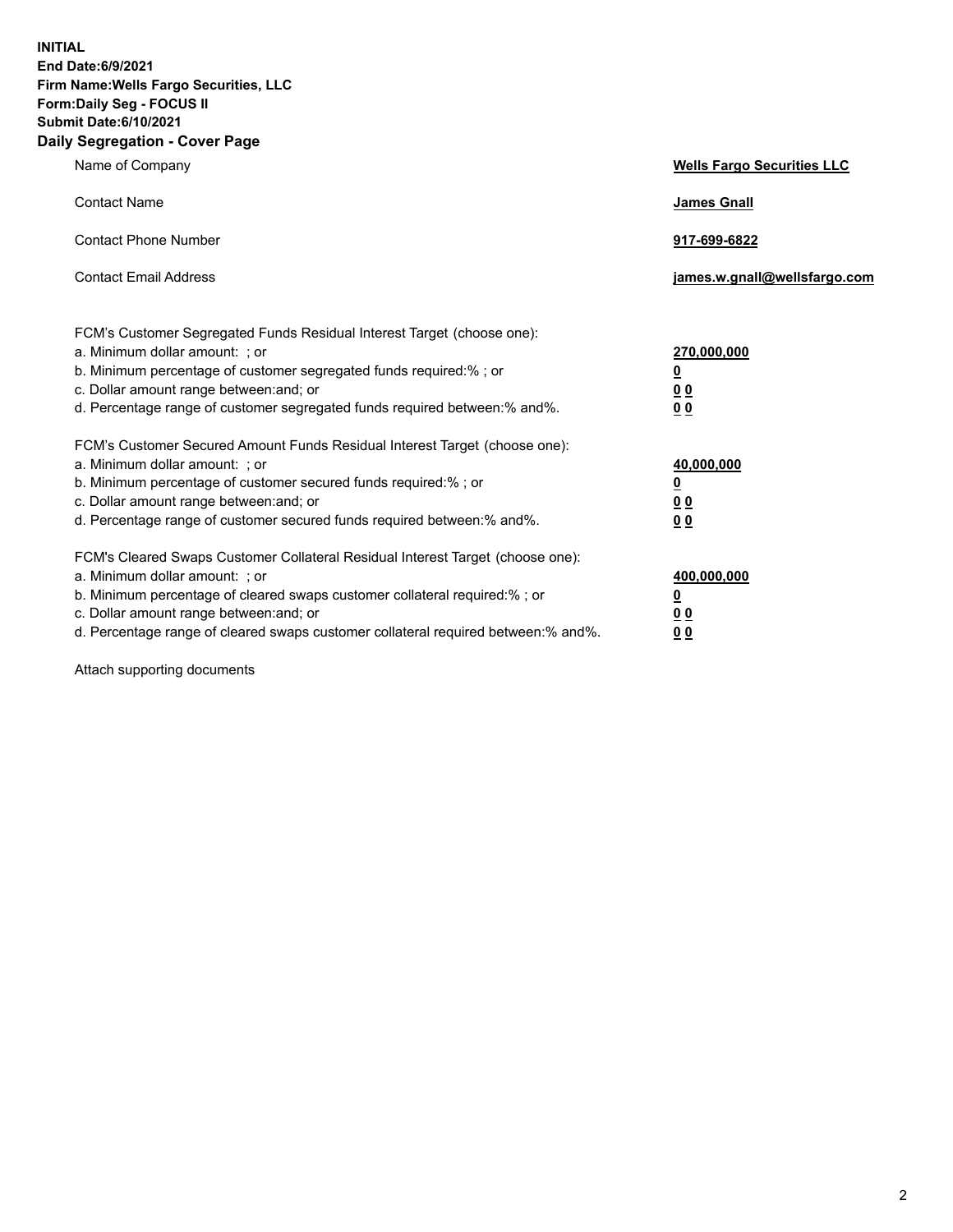**INITIAL End Date:6/9/2021 Firm Name:Wells Fargo Securities, LLC Form:Daily Seg - FOCUS II Submit Date:6/10/2021 Daily Segregation - Secured Amounts**

Foreign Futures and Foreign Options Secured Amounts Amount required to be set aside pursuant to law, rule or regulation of a foreign government or a rule of a self-regulatory organization authorized thereunder **0** [7305] 1. Net ledger balance - Foreign Futures and Foreign Option Trading - All Customers A. Cash **199,745,819** [7315] B. Securities (at market) **222,118,736** [7317] 2. Net unrealized profit (loss) in open futures contracts traded on a foreign board of trade **66,994,584** [7325] 3. Exchange traded options a. Market value of open option contracts purchased on a foreign board of trade **2,497** [7335] b. Market value of open contracts granted (sold) on a foreign board of trade **-15,908** [7337] 4. Net equity (deficit) (add lines 1. 2. and 3.) **488,845,728** [7345] 5. Account liquidating to a deficit and account with a debit balances - gross amount **2,784,474** [7351] Less: amount offset by customer owned securities **-2,784,022** [7352] **452** [7354] 6. Amount required to be set aside as the secured amount - Net Liquidating Equity Method (add lines 4 and 5) **488,846,180** [7355] 7. Greater of amount required to be set aside pursuant to foreign jurisdiction (above) or line 6. **488,846,180** [7360] FUNDS DEPOSITED IN SEPARATE REGULATION 30.7 ACCOUNTS 1. Cash in banks A. Banks located in the United States **71,755,113** [7500] B. Other banks qualified under Regulation 30.7 **68,091,002** [7520] **139,846,115** [7530] 2. Securities A. In safekeeping with banks located in the United States **119,191,107** [7540] B. In safekeeping with other banks qualified under Regulation 30.7 **0** [7560] **119,191,107** [7570] 3. Equities with registered futures commission merchants A. Cash **50,108,735** [7580] B. Securities **107,932,421** [7590] C. Unrealized gain (loss) on open futures contracts **-29,921,498** [7600] D. Value of long option contracts **2,497** [7610] E. Value of short option contracts **-15,908** [7615] **128,106,247** [7620] 4. Amounts held by clearing organizations of foreign boards of trade A. Cash **0** [7640] B. Securities **0** [7650] C. Amount due to (from) clearing organization - daily variation **0** [7660] D. Value of long option contracts **0** [7670] E. Value of short option contracts **0** [7675] **0** [7680] 5. Amounts held by members of foreign boards of trade A. Cash **-48,302,505** [7700] B. Securities **215,138,959** [7710] C. Unrealized gain (loss) on open futures contracts **65,241,734** [7720] D. Value of long option contracts **0** [7730] E. Value of short option contracts **0** [7735] **232,078,188** [7740] 6. Amounts with other depositories designated by a foreign board of trade **0** [7760] 7. Segregated funds on hand **0** [7765] 8. Total funds in separate section 30.7 accounts **619,221,657** [7770] 9. Excess (deficiency) Set Aside for Secured Amount (subtract line 7 Secured Statement Page 1 from Line 8) **130,375,477** [7380]

- 10. Management Target Amount for Excess funds in separate section 30.7 accounts **40,000,000** [7780]
- 11. Excess (deficiency) funds in separate 30.7 accounts over (under) Management Target **90,375,477** [7785]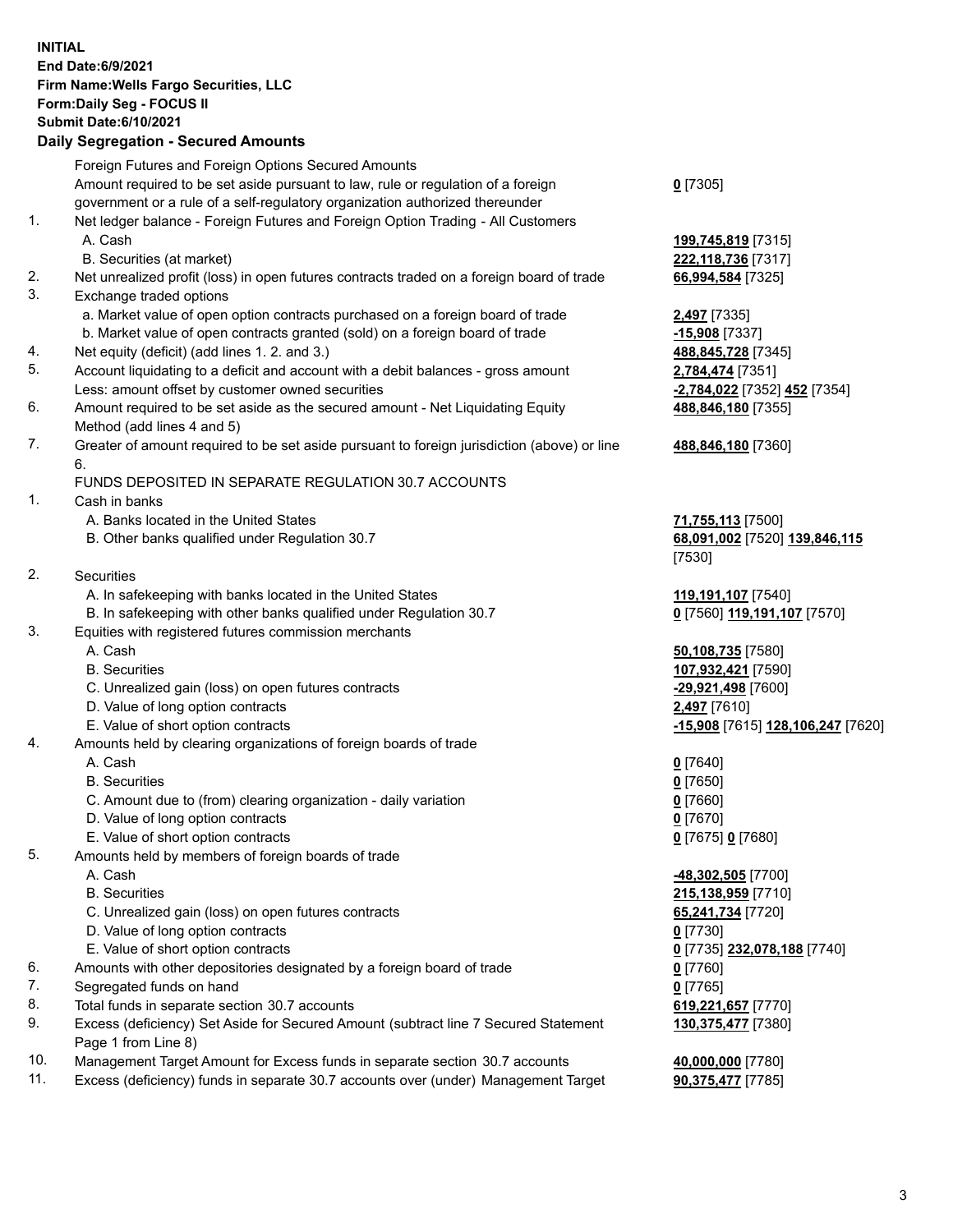**INITIAL End Date:6/9/2021 Firm Name:Wells Fargo Securities, LLC Form:Daily Seg - FOCUS II Submit Date:6/10/2021 Daily Segregation - Segregation Statement** SEGREGATION REQUIREMENTS(Section 4d(2) of the CEAct) 1. Net ledger balance A. Cash **4,056,708,614** [7010] B. Securities (at market) **1,955,821,512** [7020] 2. Net unrealized profit (loss) in open futures contracts traded on a contract market **-1,258,072,760** [7030] 3. Exchange traded options A. Add market value of open option contracts purchased on a contract market **828,572,482** [7032] B. Deduct market value of open option contracts granted (sold) on a contract market **-965,185,247** [7033] 4. Net equity (deficit) (add lines 1, 2 and 3) **4,617,844,601** [7040] 5. Accounts liquidating to a deficit and accounts with debit balances - gross amount **96,857,039** [7045] Less: amount offset by customer securities **-96,633,224** [7047] **223,815** [7050] 6. Amount required to be segregated (add lines 4 and 5) **4,618,068,416** [7060] FUNDS IN SEGREGATED ACCOUNTS 7. Deposited in segregated funds bank accounts A. Cash **179,176,952** [7070] B. Securities representing investments of customers' funds (at market) **120,038,870** [7080] C. Securities held for particular customers or option customers in lieu of cash (at market) **785,576,329** [7090] 8. Margins on deposit with derivatives clearing organizations of contract markets A. Cash **1,572,808,378** [7100] B. Securities representing investments of customers' funds (at market) **1,440,661,753** [7110] C. Securities held for particular customers or option customers in lieu of cash (at market) **1,170,245,183** [7120] 9. Net settlement from (to) derivatives clearing organizations of contract markets **-16,772,086** [7130] 10. Exchange traded options A. Value of open long option contracts **828,572,482** [7132] B. Value of open short option contracts **-965,185,247** [7133] 11. Net equities with other FCMs A. Net liquidating equity **0** [7140] B. Securities representing investments of customers' funds (at market) **0** [7160] C. Securities held for particular customers or option customers in lieu of cash (at market) **0** [7170] 12. Segregated funds on hand **0** [7150] 13. Total amount in segregation (add lines 7 through 12) **5,115,122,614** [7180] 14. Excess (deficiency) funds in segregation (subtract line 6 from line 13) **497,054,198** [7190] 15. Management Target Amount for Excess funds in segregation **270,000,000** [7194] 16. Excess (deficiency) funds in segregation over (under) Management Target Amount **227,054,198** [7198]

Excess